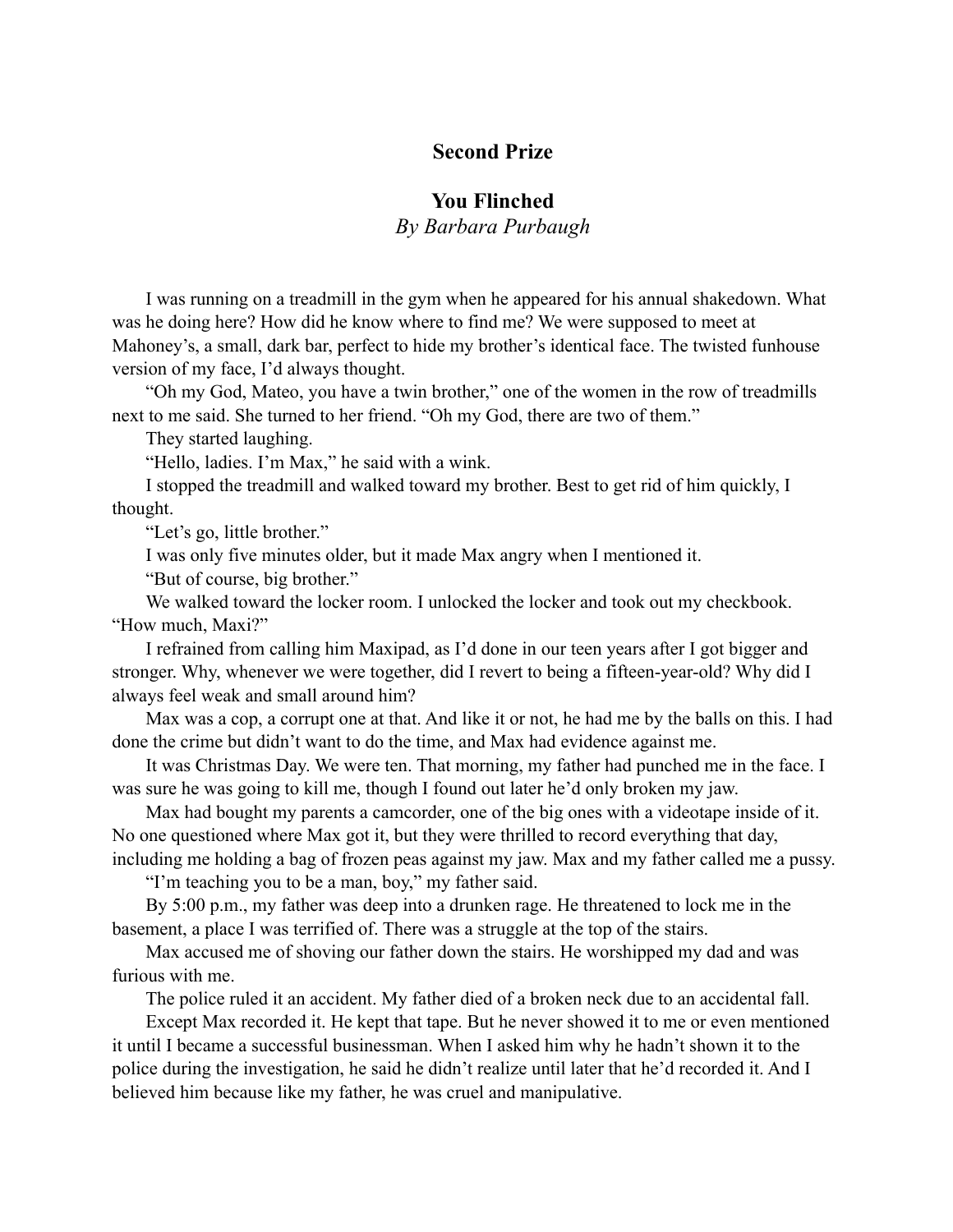This annual shakedown always made me replay that day over and over in my head. Had I really shoved my father?

"I want to see the tape," I said. I had no idea why I'd never asked for it before. "What?" Max said.

When we were young, Max and our father liked to play a game called You Flinched.

They'd pretend to punch me. If I flinched, I got two real punches instead of one. Later in life, that torture helped me as a businessman. I knew body language, and when someone flinched, I had the upper hand.

Max definitely flinched.

"I want to see it," I repeated.

"Why?"

"I'd like to watch the bastard die again," I said.

"Geez, Mateo, you're a sick fuck, aren't you?"

There it was, the tiniest flicker along his jawline. Max was definitely flinching.

"I want to see it."

"Jesus, Mateo, where are we going to find a VHS player these days?"

"I'm sure we could find one." I felt every muscle in my body becoming granite. "But surely you've moved it to better technology by now. I bet you have dozens of copies of it."

"Sure, sure, but not on me. Just give me the money now, and I'll send you a copy," he said it in the tough-guy voice he used when he felt weak. He was trying to regain control.

All these years, all these fucking years, I've played that moment over and over. In my memory, I held the door frame to keep him from shoving me down the stairs. In my memory, one hand slipped and I would have fallen if my other hand hadn't still gripped the door frame. My father lost his balance and fell forward, tumbling down the stairs. In my memory, my hands never touched him.

But Max had rewritten the story, so I came to believe I had shoved him.

A therapist once told me that Max had been a victim, too. His cruelty to me was his way to survive our father's abuse.

He may have been a victim of abuse at the time, but now he was a perpetrator.

"You don't have a tape. Do you?"

"Give me the check or you'll find out," Max warned.

I turned my back on him, shoved my checkbook back in the locker, and slammed the door.

"If I were you, Maxi, I wouldn't be here when I turn around." I had expected my voice to come out sounding like my father's, all the rage in my body pushing out like his did. But my voice was quiet, eerily calm.

"Mateo," Max tried again to be tough.

"You flinched, Maxipad. You flinched, and now you'll get two punches instead of one. If I were you, I'd just run."

Mateo heard his brother's footsteps move away and listened to the door close behind him.